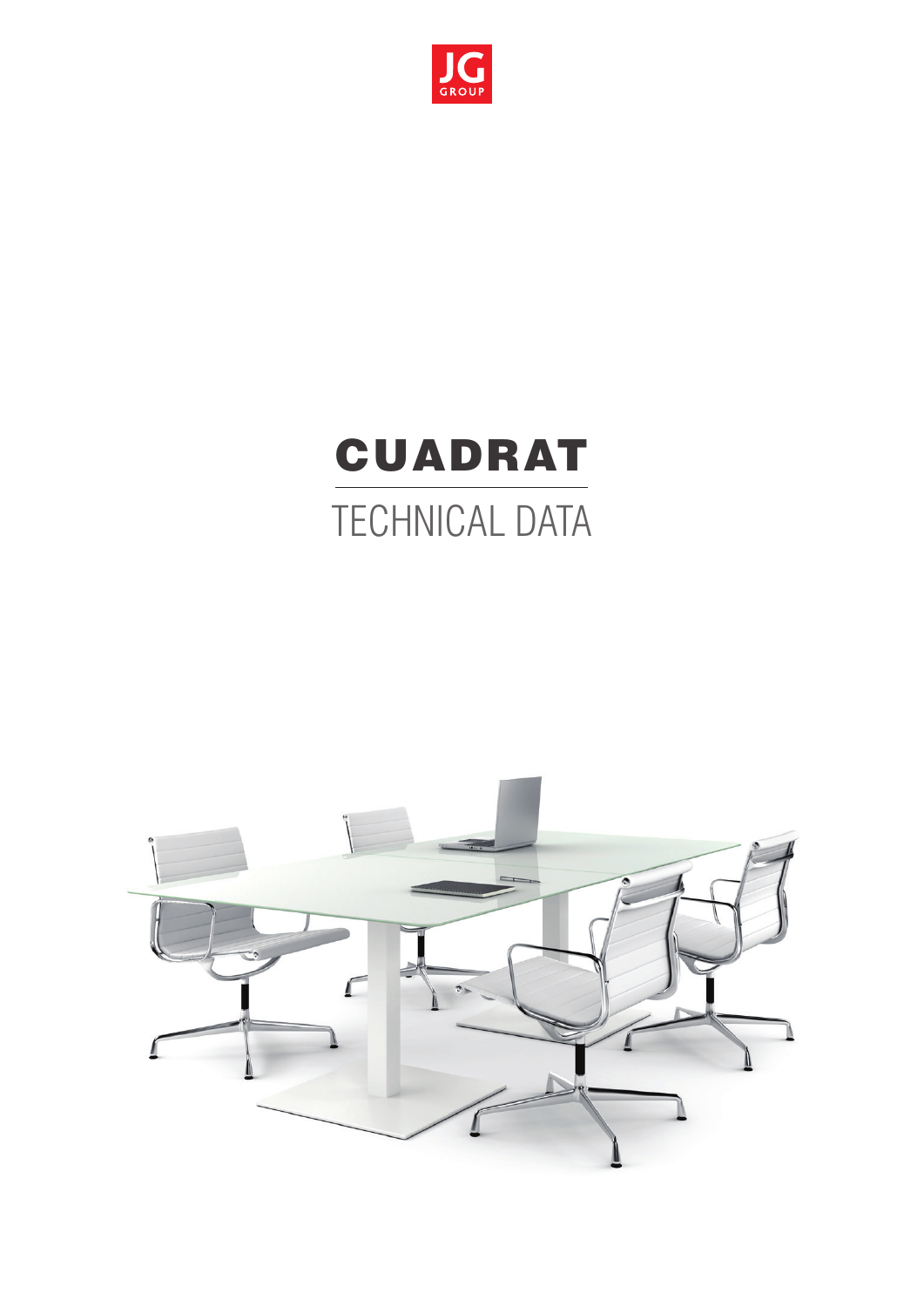## Technical data | Desktops

#### **COATING**

19 or 30 mm high density melamine, varnished natural wood veneer or glass.

#### **THICKNESS**

19 or 30 mm high density chipboard melamine. Wood veneer over 19 mm chipboard. Laminated glass 4 + 4 mm.

#### EDGE

2 mm ABS/PVC with the following characteristics:

· Glued edges: UNE 56843:2001, clause 8.

 $\cdot$  UNE 56842:2001, clause 5.3 (non-work surfaces)  $\geq$  wood particle dragging.

· Adhesion to the substrate: UNE 56843:2001, clause 6.8 (work surfaces) ≥100% wood particle dragging.

· For polished chamfered glass with radius edges.

#### INTERIOR

600 kg/m3 chipboard.



# Technical data | Framework

#### MATERIAL

Metal frame. Complies with standards: EN 527-1:2000 Aptd 3,4 and 5 for dimensions. EN 527-2:2002 Aptd 3 and 4 for safety. EN 527- 3:2003 Aptd 6.1 to 6.6. for mechanical tests.

#### COATING

Epoxy powder paint with 80 preliminary phosphate antioxidant microns, guaranteeing salt spray capability of 200 hours. Specifications:

- · Resistance to household chemicals: UNE 48027:1980 5 (24H), 4 (72H).
- · Resistance to mechanical damage: UNE-EN ISO 2409:2007 Classification:0.
- · Falling weight: UNE-EN ISO 6272-1:2004, a 500 mm without cracking.
- · Resistance to humidity: UNE-EN ISO 6270-1:2002 without alteration.
- · Accelerated ageing: UNE EN ISO 11507:2007 24H dulling <25%.

#### LEGS

Column: 80x80x2 vertical column tubes. Base: 2 mm sheet steel measuring 600x600x10 mm. Base interior reinforcement: sheet steel measuring 595x595x8mm.

#### BRACKETS

2 mm steel plate supports for tabletops measuring 250x80x60. Measurements: 595x595x8mm in sheet steel.